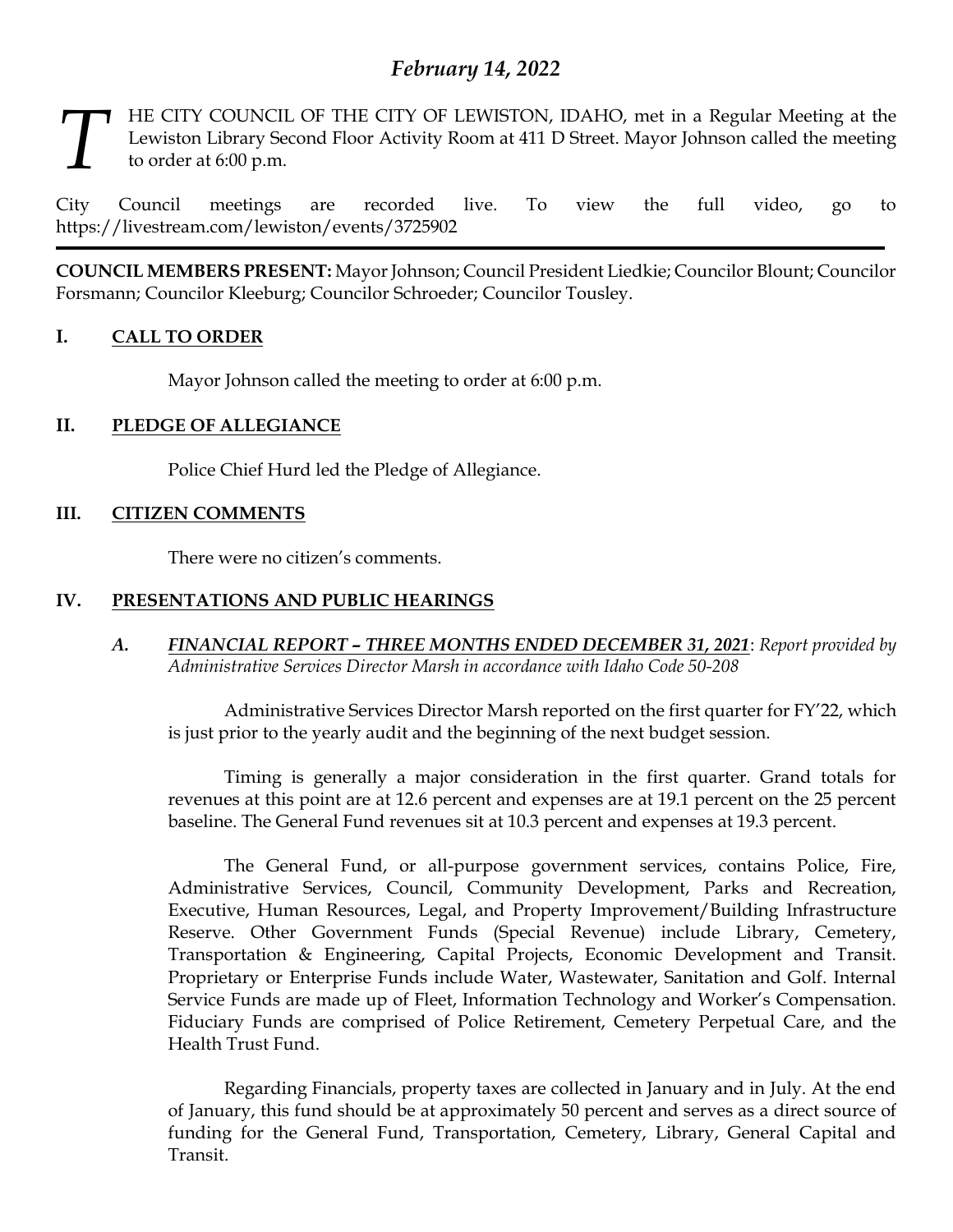Construction includes the Water Plant at \$5.7 million vs. a \$23.5 million total; The Wastewater Plant is at \$1.3 million vs. \$12 million; Economic Development ARPA funds received designated for future water line upgrades downtown are at \$5.7 million with half received.

Police Retirement Income is at \$793,000 or 73 percent of the budget.

Regarding Debt, Police Retirement debt was paid in full after 15 years and these funds are now going to streets. The Library internal transfer/debt was paid in full approximately ten years early with this quarter's payment at \$230,000. There is approximately \$317,000 left from Golf to Sanitation and Mr. Marsh said he is hoping for a conversation with the Council to see if they would like to get this paid off as well.

Lastly, the balance in Cash at December 31, 2021, was \$63.3 million and continues very strong with a tax deposit increasing the balance by January 31, 2022. Operating accounts maintain high enough balances to offset all fees, and returns are nearly nil. Funds with the State Treasurer's Pool include diversified bond funds with 2-3.5 percent returns. Police Retirement and Cemetery Perpetual Care Funds are maintained outside the City and are at \$17.3 million combined. Regarding Water and Wastewater debt reserves, the cash flow is coming in as planned and once these projects are complete, a debt payment of approximately \$2 million will be made each year.

Mayor Johnson noted that regarding diversified bond funds and pool investment, one has higher costs, but also higher returns. He asked how the City determines if money will go into one fund or the other. Mr. Marsh explained that diversified bond funds are generally utilized when there is no need for the money in the near future. Treasurer's monies can be available within 24 hours and rates are not nearly as high. He noted that the determination is based mostly on when the money will be needed next.

# **V. CONSENT AGENDA**

Mayor Johnson explained that all items on the Consent Agenda are considered routine by the Council and will be enacted by one motion. There will be no separate discussion on these issues unless a Councilor so requests, in which case the item will be removed from the Consent Agenda and considered on the Active Agenda under "Items Moved from the Consent Agenda".

Councilors Schroeder and Liedke moved and seconded, respectively, adoption of the Consent Agenda. *ROLL CALL VOTE: VOTING AYE: Collins; Schroeder; Blakey; Bradbury; Kelly; Miller. VOTING NAY: None.* 

*A. LEWISTON CITY COUNCIL MEETING MINUTES: 01/24/22 Regular; 01/28/22 Chapter 2 Subcommittee; 02/03/22 Special Orientation*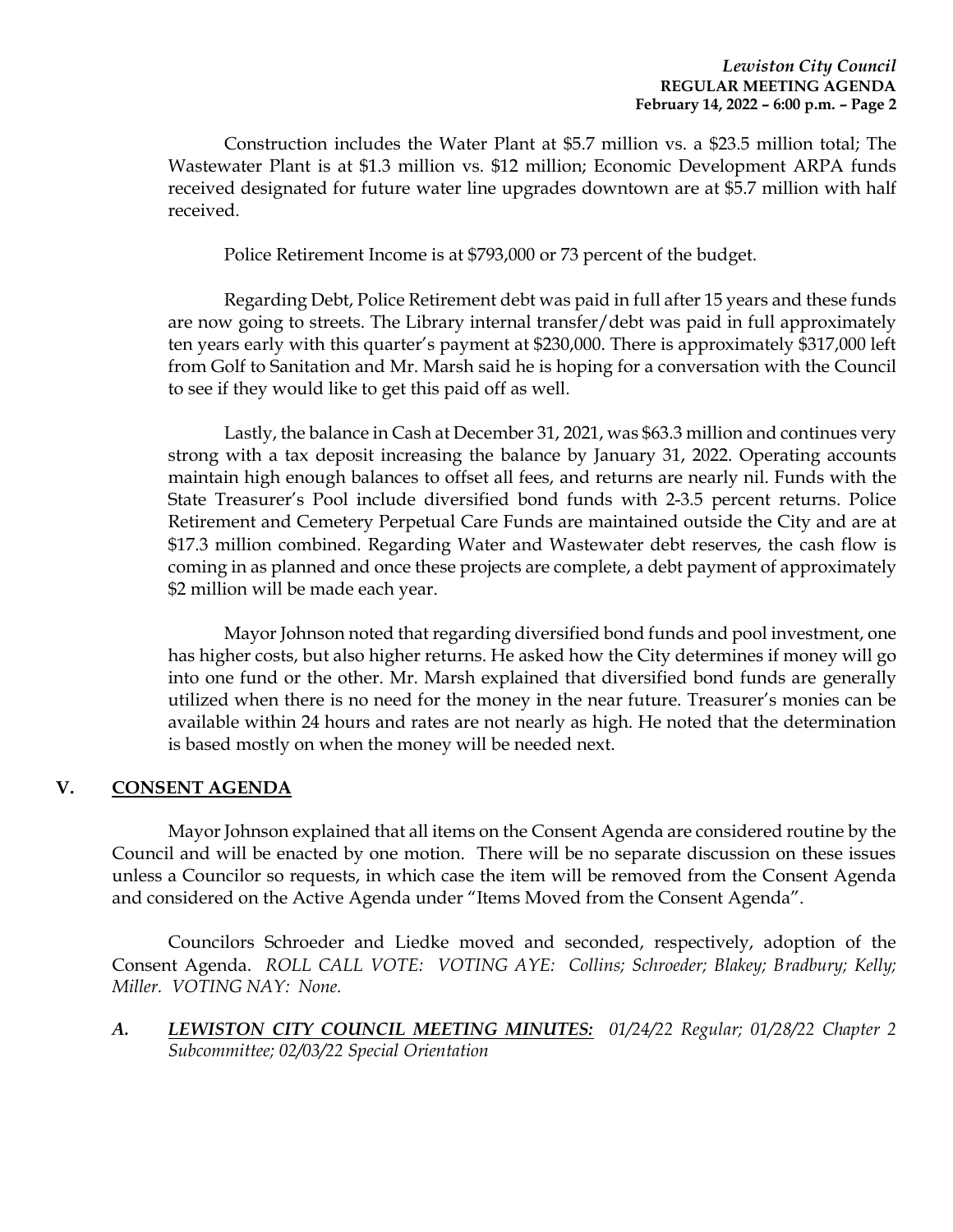- *B. ADVISORY BOARD AND COMMISSION MEETING MINUTES*: *01/18/22 Emergency Medical Services Advisory Board; 11/18/21 and 12/09/21 Disability Advisory Commission; 12/02/21 and 01/06/22 Historic Preservation Commission; 12/15/21 and 01/12/22 Library Board*
- *C. VALLEY VISTA HEIGHTS – BLOCK 17 – FINAL PLAT*: *Considering the subdivision of approximately 2.72 acres of property located within Stage 6 of the Valley Vista PUD into 6 lots*
- *D. VOUCHER'S PAYABLE: Considering approval of the Vouchers Payable dated 01/07/21 through 01/20/22 - \$3,250,562.14*

# **VI. ACTIVE AGENDA**

*A. DOWNTOWN IRRP 2022; SCOPING STUDY*: *Considering approval of a Local Professional Services Agreement between the City and Horrocks Engineers, Inc.* 

Public Works Director Johnson explained that the City has conducted numerous studies of the Downtown Lewiston area over the years to map existing infrastructure and to plan for future improvements. In order to eliminate cost and disruption to citizens' lives and livelihood in Downtown Lewiston, the City is proposing a scoping study to combine all of the previous plans performed in order to identify and schedule for infrastructure improvements that will be the most fiscally responsible and considerate to downtown businesses and residents.

The original contract was approved by the previous Council; however, some discrepancies were determined within the contract in January. Though the scope has not changed, the contract has since been revised with the assistance of the Legal Department. With ARPA funding coming available, it was determined that the projects outlined within the DEQ Water Study for downtown were almost dollar for dollar with what was received by the City. The Downtown area has isolated pressure zones and pipes that are over 100 years old. The marching orders for ARPA funds are to get the downtown water facilities upgraded over the next two years.

Public Works Director Johnson said that 1<sup>st</sup> Street to 9<sup>th</sup> Street is far more urban then what the City typically deals with. Some of the sewer lines are 30 feet deep, and there are telephone cables, gas mains and sidewalk vaults. Because of the complexity of the project, it is much more work than what can be solved with ARPA funds. To minimize the impact to property owners, the traveling public and the street itself, it is important to phase the projects and do all the work that is needed while the street is torn up. In response to a question regarding performing the work in-house, Mr. Johnson explained that with the Water Plant, Wastewater Plant, Well 7, and a reservoir under construction, staff is already spread very thin. He stressed the importance of getting the ARPA funds invested. Downtown business owners and Beautiful Downtown Lewiston feel this is a project that is long coming and it is his belief that it should not be delayed any longer.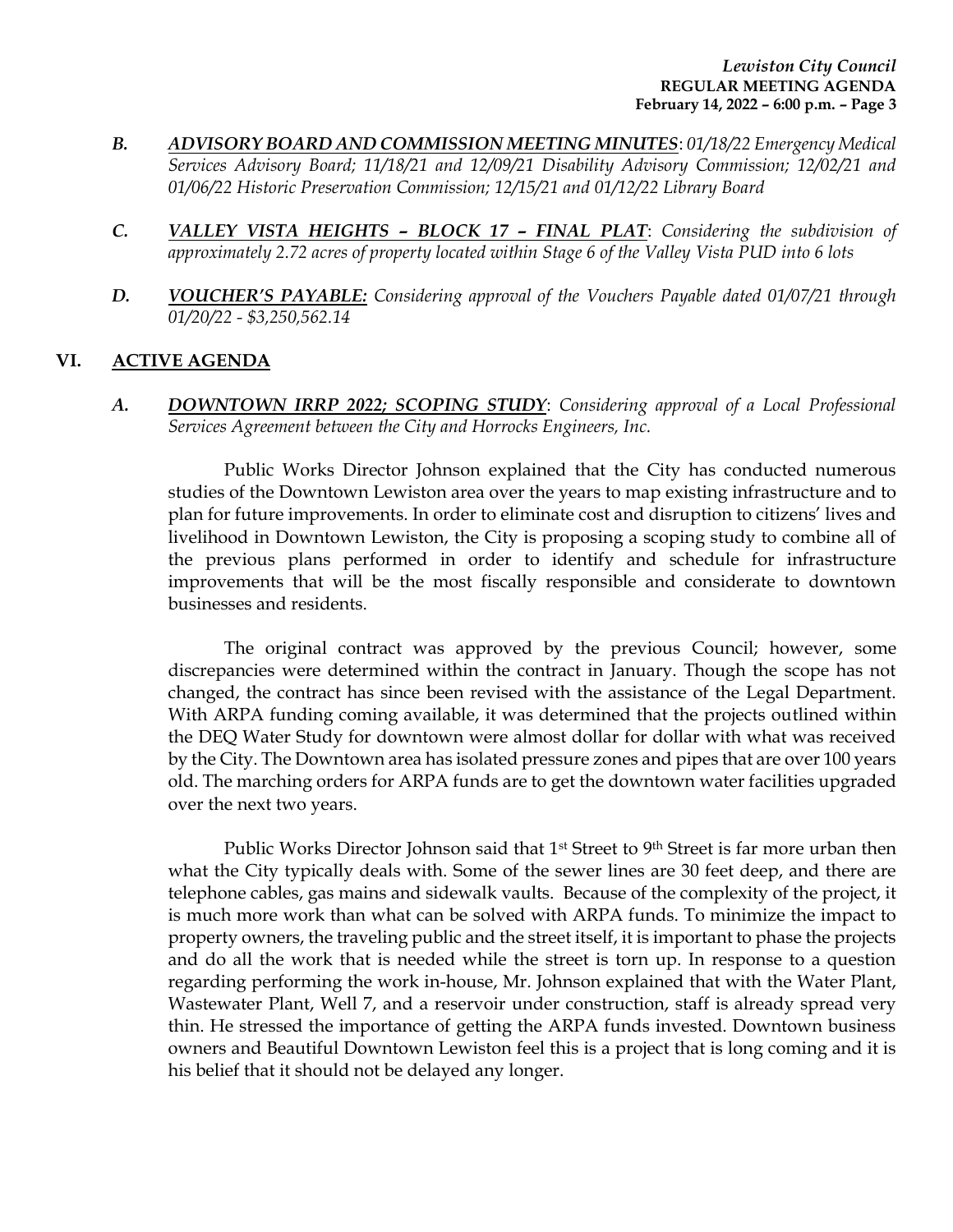Continuing, Mr. Johnson said the next step is Council consideration and acceptance of a Professional Services Agreement between the City and Horrocks Engineers, Inc., in order to move forward with future improvements to wastewater, water, stormwater and transportation facilities in Downtown Lewiston. This project is within the City's FY22 Capital Transportation budget. A final report will be provided to the Council in the Spring of 2022.

Councilor Kleeburg asked if the water lines cannot be capped off and brought closer to the street surface. Mr. Johnson replied that the water lines are currently accessible. They are required to be at a certain depth and they are at that level now.

Councilor Blount said that with City employees already spread thin for projects, he would suggest that this project be delayed until the City can do the work.

It was asked by Councilor Liedke if there was a time frame within which to use the ARPA Funds. Mr. Johnson noted they have to be spent by 2026. He added that the scoping study covers only six months. There are multiple grants that are currently be pursued and that study is being used to leverage future projects.

Councilor Blount asked if the City owns scoping equipment. Public Works Director Johnson replied that the City does have the means to do the work; however, this project is unique in that it doesn't have a lot of engineering. It mainly will require compilation of all of the data already in place. There is a laundry list of plans, public outreach etc., and this project has been discussed for decades. Mr. Johnson also noted that it is within the top ten items under the Capital Improvement Projects list.

Councilor Kleeburg expressed his support for moving forward with the project. There are currently inadequate fire flows and not enough water available. Development will wither and die without this necessary work.

Councilor Schroeder moved to approve the Professional Services Agreement between the City of Lewiston and Horrocks Engineers, Inc. The motion was seconded by Councilor Kleeburg. *ROLL CALL VOTE: VOTING AYE: Liedkie; Blount; Forsmann; Kleeburg; Schroeder; Tousley. VOTING NAY: None.*

*B. RESOLUTION 2022-01*: *Considering authorizing the destruction of the Fire Department's National Fire Incident Report System (NFIRS) records from the year 2006*

Fire Chief Myklebust said Resolution 2022-01 falls under the City's Records Retention Policy and destruction of these 2006 Records is a matter of housekeeping.

It was moved and seconded by Councilors Schroeder and Liedke, respectively, to approve Resolution 2022-01. *ROLL CALL VOTE: VOTING AYE: Liedkie; Blount; Forsmann; Kleeburg; Schroeder; Tousley. VOTING NAY: None.*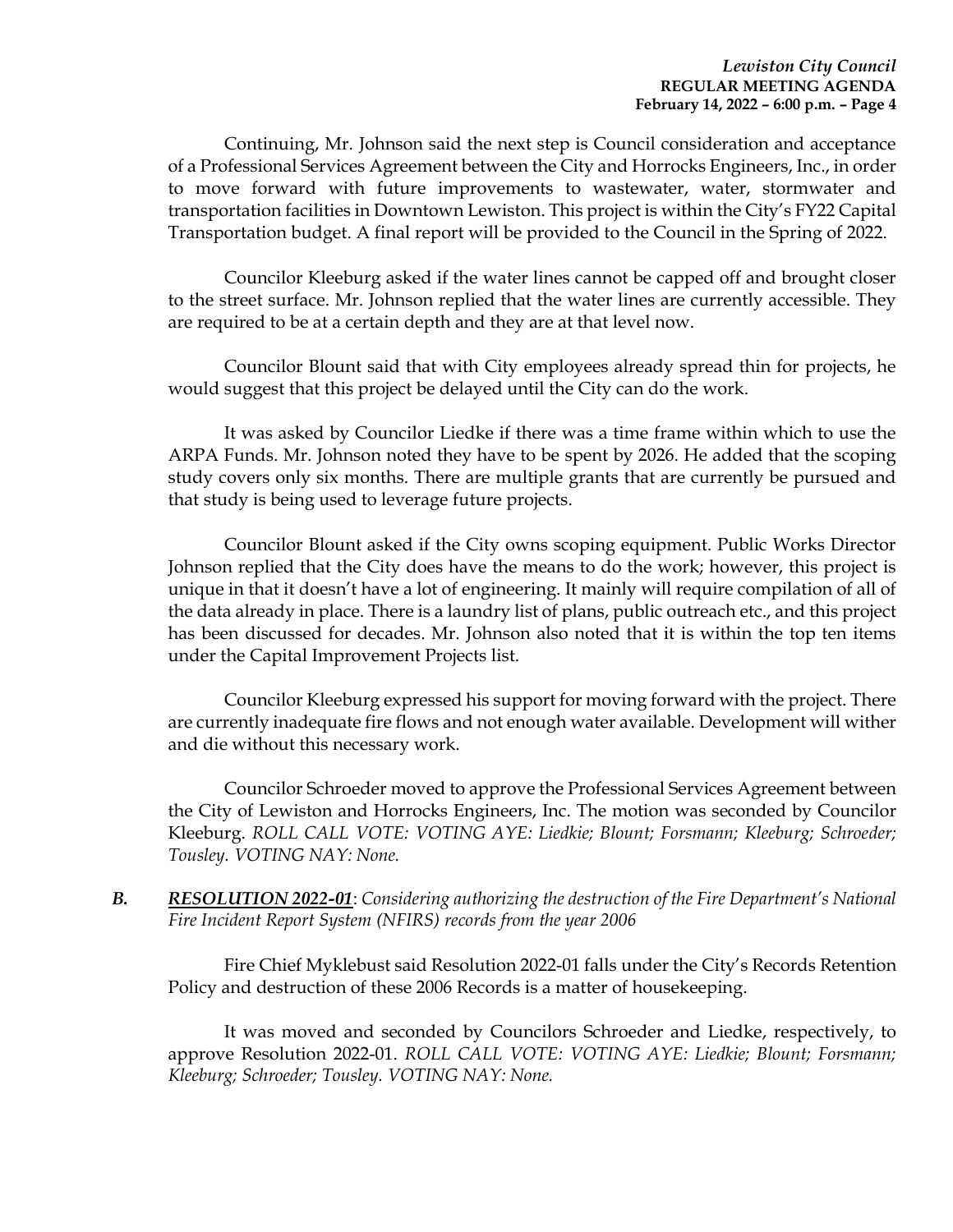*C. RESOLUTION 2022-03: Considering authorizing the destruction of certain Human Resources Department records* 

Human Resources Director Province said that this too falls under the City's Records Retention Policy and is part of the Department's annual review for records destruction.

Upon a motion from Councilor Liedke and a second from Councilor Schroeder, Resolution 2022-03 was approved. *ROLL CALL VOTE: VOTING AYE: Liedkie; Blount; Forsmann; Kleeburg; Schroeder; Tousley. VOTING NAY: None.* 

*D. PURCHASE OF LIQUID DEICER*: *Considering approving the as-needed purchase of FreezGard CI+ liquid deicer from GMCO Corporation at \$168.63 per ton, by piggybacking ITD's Snow & Ice Control Chemical Products contract* 

Public Works Director Johnson reported that the City has already purchased approximately \$44,000 of FreezGard CI+ deicer this year from GMCO Corporation. However, City policy requires Council approval of piggyback purchases starting at \$50,000. With possible winter weather ahead, staff is proactively bringing this piggyback purchase request to the Council in case they do end up reaching the \$50,000 threshold.

Councilor Schroeder moved and Councilor Tousley seconded approval of the asneeded purchase of FreezGard CI+ liquid deicer from GMCO Corporation at \$168.63 per ton by piggybacking ITD's Snow & Ice Control Chemical Products Contract. *ROLL CALL VOTE: VOTING AYE: Liedkie; Blount; Forsmann; Kleeburg; Schroeder; Tousley. VOTING NAY: None.* 

*E. PURCHASE OF USED PAVER*: *Considering approving the purchase agreement with Chelan County for \$75,810*

Public Works Director Johnson explained that Streets and Fleet have been looking at used asphalt pavers to replace the City's current 1994 paver. Chelan County has a paver that they have recently replaced and are willing to sell it to the City. He noted that \$175,000 was budgeted in FY22 to purchase a used paver. Besides the payment to Chelan County, Fleet arranged for PacWest Machinery to pick up the paver, perform some maintenance, and deliver it to Lewiston. Total cost to purchase the paver and prepare it for use is \$117,890.

Councilor Kleeburg questioned the low miles on the current paver. Mr. Johnson replied that this is partly due to the fact that it has been broken down much of the time.

Councilor Blount noted he is concerned with the actual amount of time this equipment will be utilized. Public Works Director Johnson said that it is a unique tool and is used during certain times of the year. He noted, however, the alternative is to hire a private contractor, work around their schedule, and pay a high fee.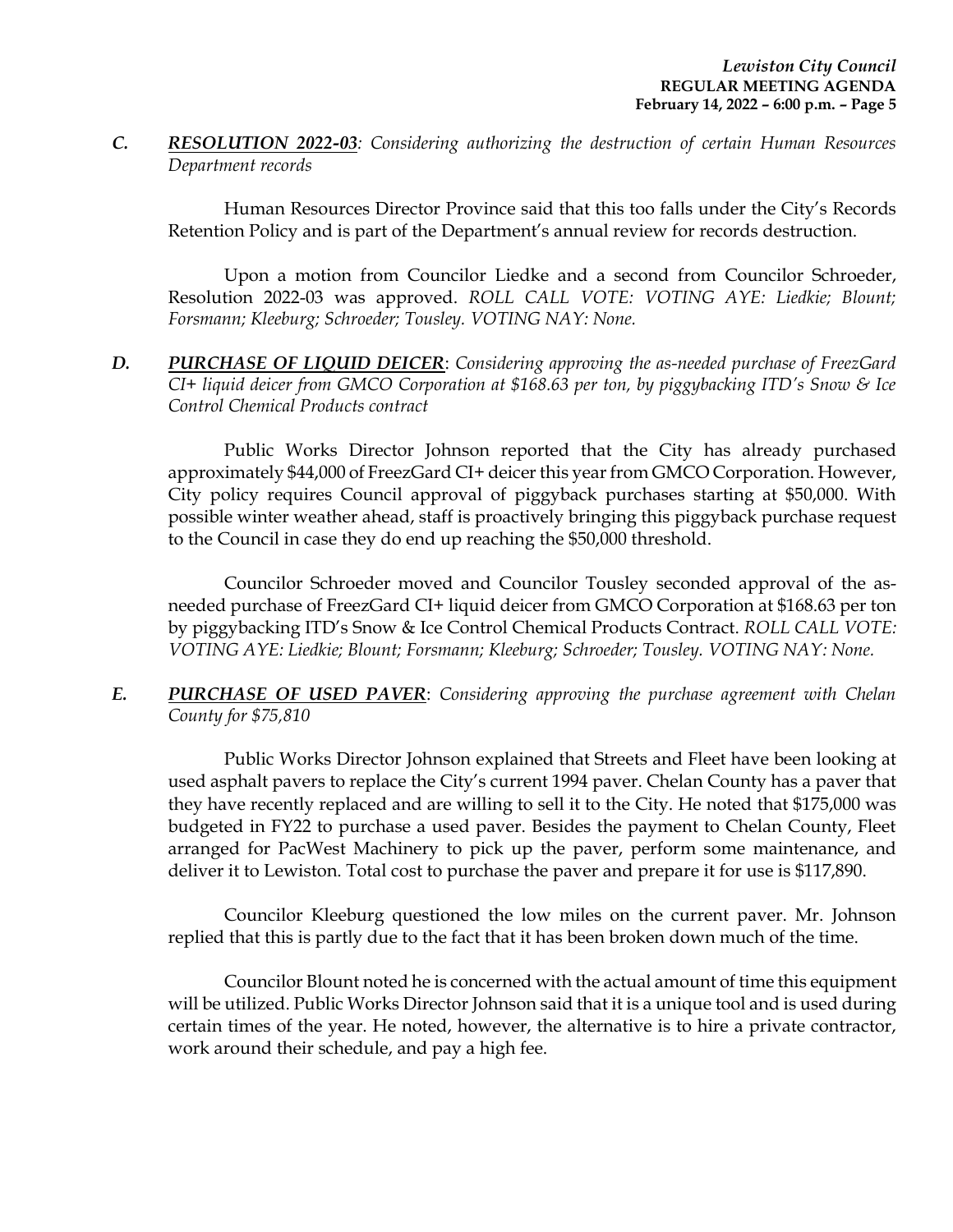Councilor Forsmann questioned the downfalls of not having this piece of equipment. Mr. Johnson replied that it is difficult to get contractors for this specific type of work. It would be far more difficult for the city to get work done when necessary and costs to a private contractor would be much higher. The goal is to keep the current road system in a workable and acceptable condition.

Following a question from Councilor Liedke regarding turn-around time, Service Manager Braun indicated that it should be available by the end of March or first part of April. The tracks are available and the Spokane shop is ready to do the needed maintenance. He added that it will be ready to use as soon as it is delivered to Lewiston and it won't need its first oil change for two years.

It was moved by Councilor Schroeder to approve the purchase agreement between Chelan County and the City of Lewiston in the amount of \$75,810. Councilor Tousley offered a second.

Councilor Liedkie pointed out that the total cost, including preparing it for use and purchase of the tracks, is \$117,890, which is still \$57,000 less than what was budgeted. Councilor Blount reiterated he feels this is a lot of taxpayer money to spend on a piece of equipment that will not be used on a regular basis.

*ROLL CALL VOTE: VOTING AYE: Liedkie; Forsmann; Kleeburg; Schroeder; Tousley. VOTING NAY: Blount*

*F. PURCHASE OF 24 MOTOROLA APX 4500 VEHICLE RADIOS FROM MOTOROLA USING THE SOURCEWELL CONTRACT*: *Considering accepting the price proposal submitted by Motorola per the Sourcewell contract in the total amount of \$71,471.76*

Police Chief Hurd explained that the Police Department would like to purchase 24 Motorola APX 4500 radios, including associated software and accessories, to replace the old radios in the police vehicles. Motorola is the brand of radios used throughout the City, so maintaining compatibility is critical. The Department is able to purchase through a Sourcewell contract, which has slightly better pricing than other options. Mr. Hurd noted that the Department received a \$100,000 private donation to purchase the radios, and total cost of this purchase is \$71,471.76.

A motion and second were made by Councilors Liedke and Tousley, respectively, to accept the price proposal submitted by Motorola, per the Sourcewell contract, in the amount of \$71,471.76 and authorize staff to purchase the radios. *ROLL CALL VOTE: VOTING AYE: Liedkie; Blount; Forsmann; Kleeburg; Schroeder; Tousley. VOTING NAY: None.* 

# *G. ITEMS MOVED FROM THE CONSENT AGENDA*

None.